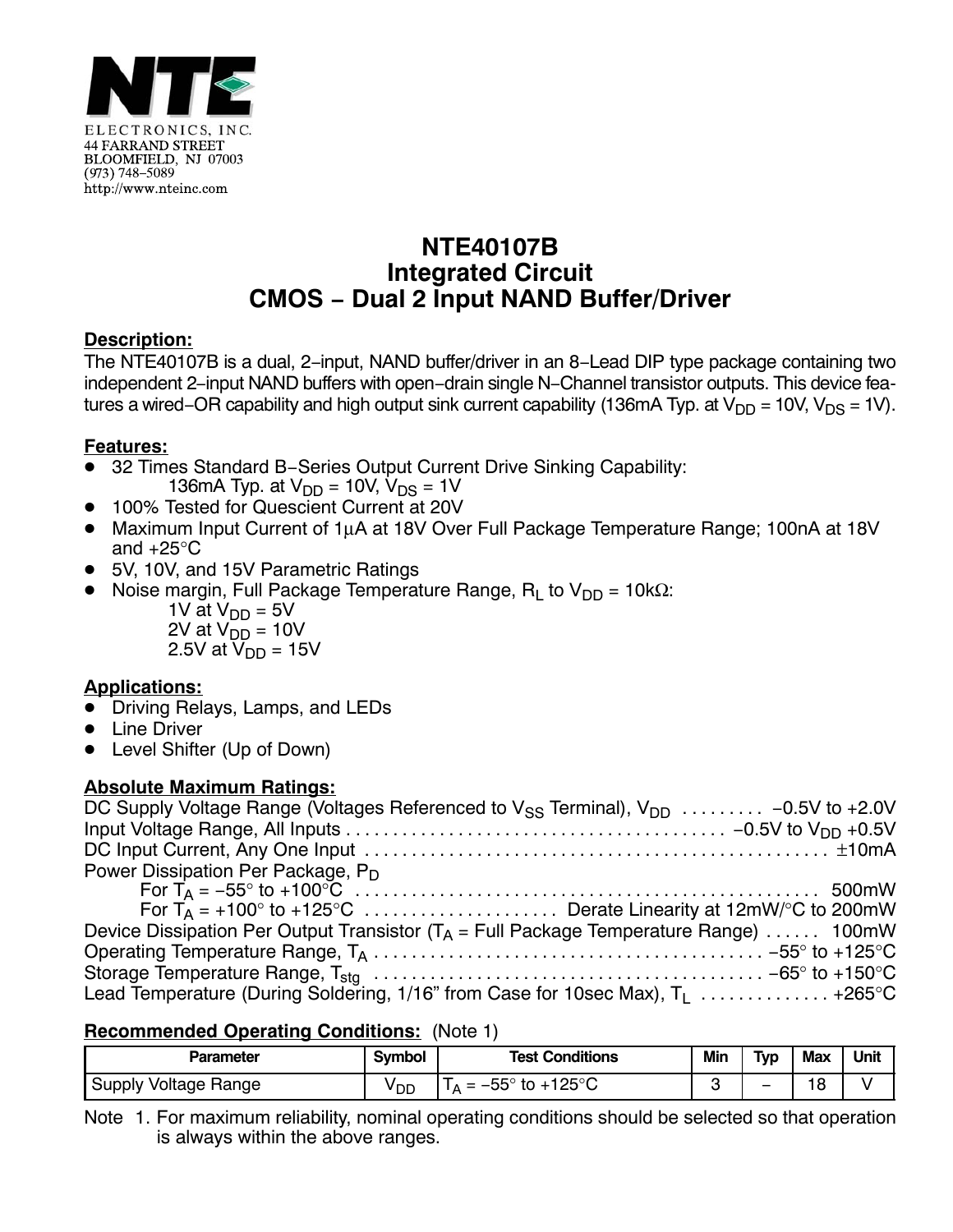**<u>Dynamic Electrical Characteristics:</u>**  $(T_A = +25^{\circ}C, C_L = 50pF,$  **Input t<sub>r</sub>, t<sub>f</sub> = 20ns unless otherwise** specified)

| <b>Parameter</b>               | <b>Symbol</b>    | <b>Test Conditions</b>        | Min            | <b>Typ</b> | <b>Max</b> | Unit |    |
|--------------------------------|------------------|-------------------------------|----------------|------------|------------|------|----|
| Propagation Delay, High-to-Low | $t_{\text{PHL}}$ | $R_1 = 120\Omega$ , Note 2    | $V_{DD} = 5V$  |            | 100        | 200  | ns |
|                                |                  |                               | $V_{DD} = 10V$ |            | 45         | 90   | ns |
|                                |                  |                               | $V_{DD} = 15V$ | —          | 30         | 60   | ns |
| Propagation Delay, Low-to-High | t <sub>PLH</sub> | $R_1 = 120\Omega$ , Note 2    | $V_{DD} = 5V$  |            | 100        | 200  | ns |
|                                |                  |                               | $V_{DD} = 10V$ | —          | 60         | 120  | ns |
|                                |                  |                               | $V_{DD} = 15V$ | —          | 50         | 100  | ns |
| Transition Time, High-to-Low   | $t_{\sf THL}$    | $R_L$ = 120 $\Omega$ , Note 2 | $V_{DD} = 5V$  | —          | 50         | 100  | ns |
|                                |                  |                               | $V_{DD} = 10V$ | -          | 20         | 40   | ns |
|                                |                  |                               | $V_{DD} = 15V$ |            | 10         | 20   | ns |
| Transition Time, Low-to-High   | $t$ TLH          | $R_1 = 120\Omega$ , Note 2    | $V_{DD} = 5V$  | —          | 50         | 100  | ns |
|                                |                  |                               | $V_{DD} = 10V$ |            | 35         | 70   | ns |
|                                |                  |                               | $V_{DD} = 15V$ | —          | 25         | 50   | ns |
| Average Input Capacitance      | $C_{IN}$         | Any Input                     |                | 5.0        | 7.5        | рF   |    |
| Average Output Capacitance     | $C_{\text{OUT}}$ | Any Output                    |                | 30         |            | рF   |    |

Note 2.  $R_L$  is external pull−up resistor to  $V_{DD}$ .

# **Static Electrical Characteristics:**

|                                 |                          | <b>Conditions</b>        |                          |                 | Limits at Indicated Temperatures (°C) |                |                 |                             |                          |                          |                          |                   |
|---------------------------------|--------------------------|--------------------------|--------------------------|-----------------|---------------------------------------|----------------|-----------------|-----------------------------|--------------------------|--------------------------|--------------------------|-------------------|
| <b>Parameter</b>                | <b>Symbol</b>            | $V_{\rm O}$              | $V_{IN}$                 | V <sub>DD</sub> |                                       |                |                 | $+25$                       |                          |                          | Unit                     |                   |
|                                 |                          | (V)                      | (V)                      | (V)             | $-55$                                 | $-40$          | $+85$           | $+125$                      | Min                      | <b>Typ</b>               | <b>Max</b>               |                   |
| <b>Quiescent Device Current</b> | $I_{DD}$ Max             |                          | 0.5                      | 5               | 1                                     | 1              | 30              | 30                          | $\qquad \qquad -$        | 0.02                     | 1                        | μA                |
|                                 |                          | $\overline{\phantom{0}}$ | 0,10                     | 10              | 2                                     | $\overline{2}$ | 60              | 60                          | $\overline{\phantom{0}}$ | 0.02                     | $\overline{2}$           | μA                |
|                                 |                          |                          | 0,15                     | 15              | 4                                     | 4              | 120             | 120                         | -                        | 0.02                     | 4                        | μA                |
|                                 |                          | $\overline{\phantom{0}}$ | 0,20                     | 20              | 20                                    | 20             | 600             | 600                         | $\qquad \qquad -$        | 0.04                     | 20                       | μA                |
| Output Low (Sink) Current       | $I_{OL}$ Min             | 0.4                      | 0,5                      | 5               | 21                                    | 20             | 14              | 12                          | 16                       | 32                       | $\overline{\phantom{m}}$ | mA                |
|                                 |                          | 1                        | 0,5                      | 5               | 44                                    | 42             | 30              | 25                          | 34                       | 68                       | -                        | mA                |
|                                 |                          | 0.5                      | 0,10                     | 10              | 49                                    | 46             | 32              | 28                          | 37                       | 74                       | $\overline{\phantom{m}}$ | mA                |
|                                 |                          | 1                        | 0,10                     | 10              | 89                                    | 85             | 60              | 51                          | 68                       | 136                      | $\overline{\phantom{0}}$ | mA                |
|                                 |                          | 0.5                      | 0,15                     | 15              | 66                                    | 63             | 44              | 38                          | 50                       | 100                      | $\overline{\phantom{0}}$ | mA                |
| Output High (Source) Current    | I <sub>OH</sub> Min      |                          |                          |                 |                                       |                |                 | No Internal Pull-Up Devices |                          |                          |                          | mA                |
| Input Low Voltage (Note 3)      | $V_{IL}$ Max             | 4.5                      |                          | 5               |                                       |                | 1.5             |                             |                          | $\overline{\phantom{0}}$ | 1.5                      | $\vee$            |
|                                 |                          | 9                        | $\overline{\phantom{0}}$ | 10              | $\qquad \qquad -$                     |                | 3.0             |                             | $\qquad \qquad -$        | $\overline{\phantom{0}}$ | 3.0                      | $\vee$            |
|                                 |                          | 13.5                     | $\equiv$                 | 15              |                                       |                | 4.0             |                             | -                        | $\overline{\phantom{0}}$ | 4.0                      | $\overline{\vee}$ |
| Input High Voltage (Note 3)     | $V_{\text{IH}}$ Min      | 0.5, 4.5                 | $\overline{\phantom{0}}$ | 5               | $\overline{\phantom{0}}$              |                | 3.5             |                             | 3.5                      | $\overline{\phantom{0}}$ |                          | $\vee$            |
|                                 |                          | 1,9                      | $\equiv$                 | 10              | $\overline{\phantom{0}}$              |                | $\overline{7}$  |                             | $\overline{7}$           | $\overline{\phantom{0}}$ | $\overline{\phantom{0}}$ | $\vee$            |
|                                 |                          | 1.5, 13.5                | $\overline{\phantom{0}}$ | 15              | —                                     |                | $\overline{11}$ |                             | 11                       | $\overline{\phantom{0}}$ |                          | $\overline{\vee}$ |
| Input Current                   | <b>I<sub>IN</sub>Max</b> | -                        | 0,18                     | 18              | ±0.1                                  | ±0.1           | ±1              | ±1                          | $\qquad \qquad -$        | $±10^{-5}$               | ±0.1                     | μA                |
| Output Leakage Current          | l <sub>OZ</sub> Max      | 18                       | 0,18                     | 18              | $\overline{2}$                        | $\overline{2}$ | 20              | 20                          | $\qquad \qquad -$        | $10^{-4}$                | $\overline{2}$           | μA                |

Note 3. Measured with external pull−up resistor,  $R_L = 10kΩ$  to V<sub>DD</sub>.